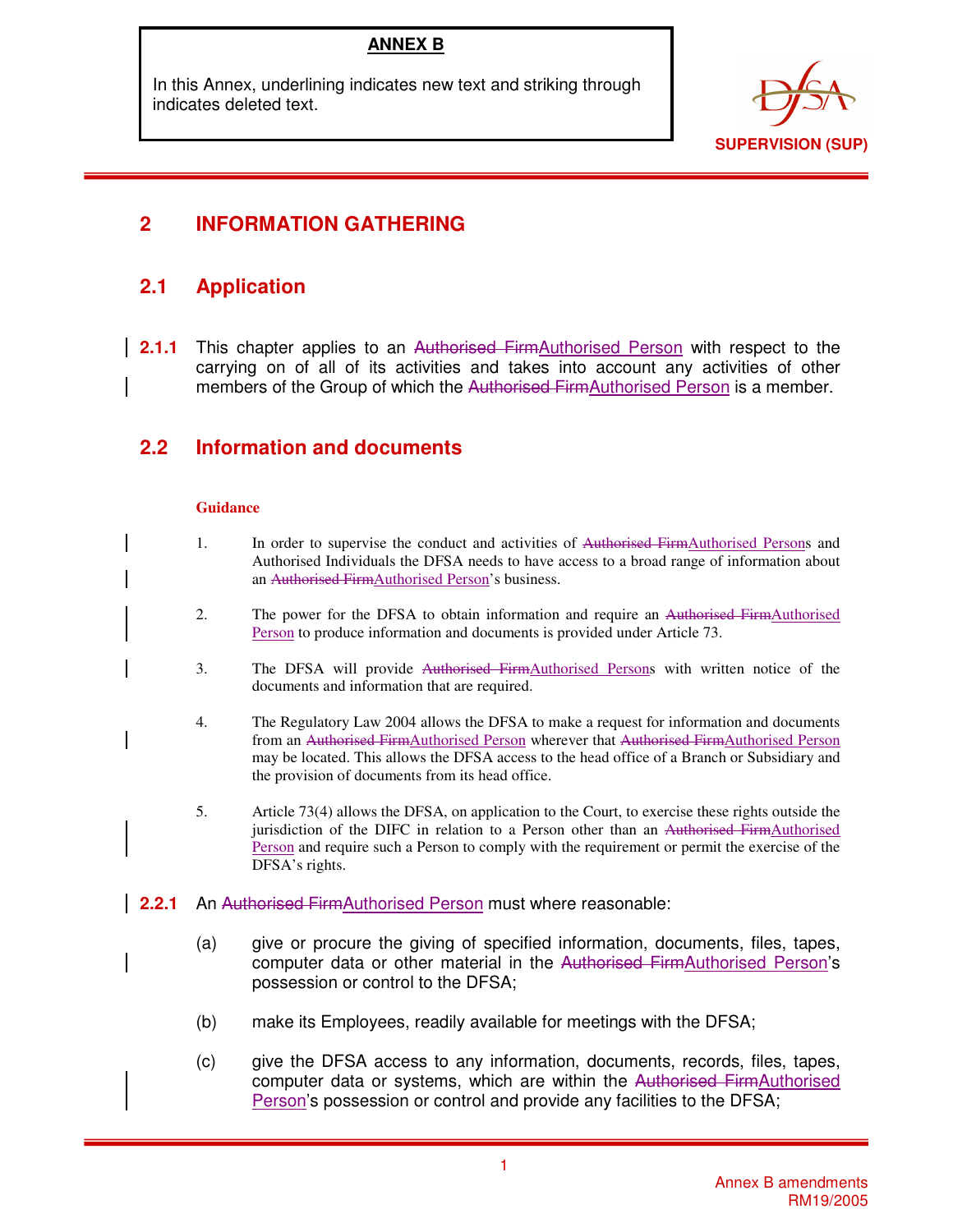

- (d) permit the DFSA to copy documents or other material on the premises of the Authorised FirmAuthorised Person at the its-DFSA's reasonable expense and to remove copies and hold them elsewhere; or
- (e) to provide any copies as requested by the DFSA; and
- (f) answer truthfully, fully and promptly, all questions which are put to it by the DFSA.
- **2.2.2** An Authorised FirmAuthorised Person must take reasonable steps to ensure that its Employees act in the manner set out in this chapter.
- **2.2.3** An Authorised FirmAuthorised Person must take reasonable steps to ascertain if there is any secrecy or data protection legislation that would restrict access by the Authorised Person or the DFSA to any data data required to be recorded by the Authorised FirmAuthorised Person or the DFSA. Where such legislation exists, the Authorised FirmAuthorised Person must keep copies of relevant documents or material in a jurisdiction which does allow access in accordance with legislation applicable in the DIFC.

## **2.3 Access to premises**

### **Guidance**

- 1. Under Article 73, the DFSA may enter the premises of any Authorised FirmAuthorised Person during normal business hours or at any other time as may be agreed, for the purpose of inspecting and copying information or documents stored in any form on such premises, as it considers necessary or desirable to meet the objectives of the DFSA.
- 2. The DFSA expects to be able to give reasonable notice to an Authorised FirmAuthorised Person or person when it seeks information, documents, meetings or access to premises. On rare occasions however, the DFSA may seek access to premises without notice. The prospect of unannounced visits is intended to encourage Authorised FirmAuthorised Persons to comply with the legislation applicable in the DIFC.
- 3. Pursuant to Articles 67 and 72 (2), Authorised FirmAuthorised Persons are required to give full co-operation and respond to any regulatory request.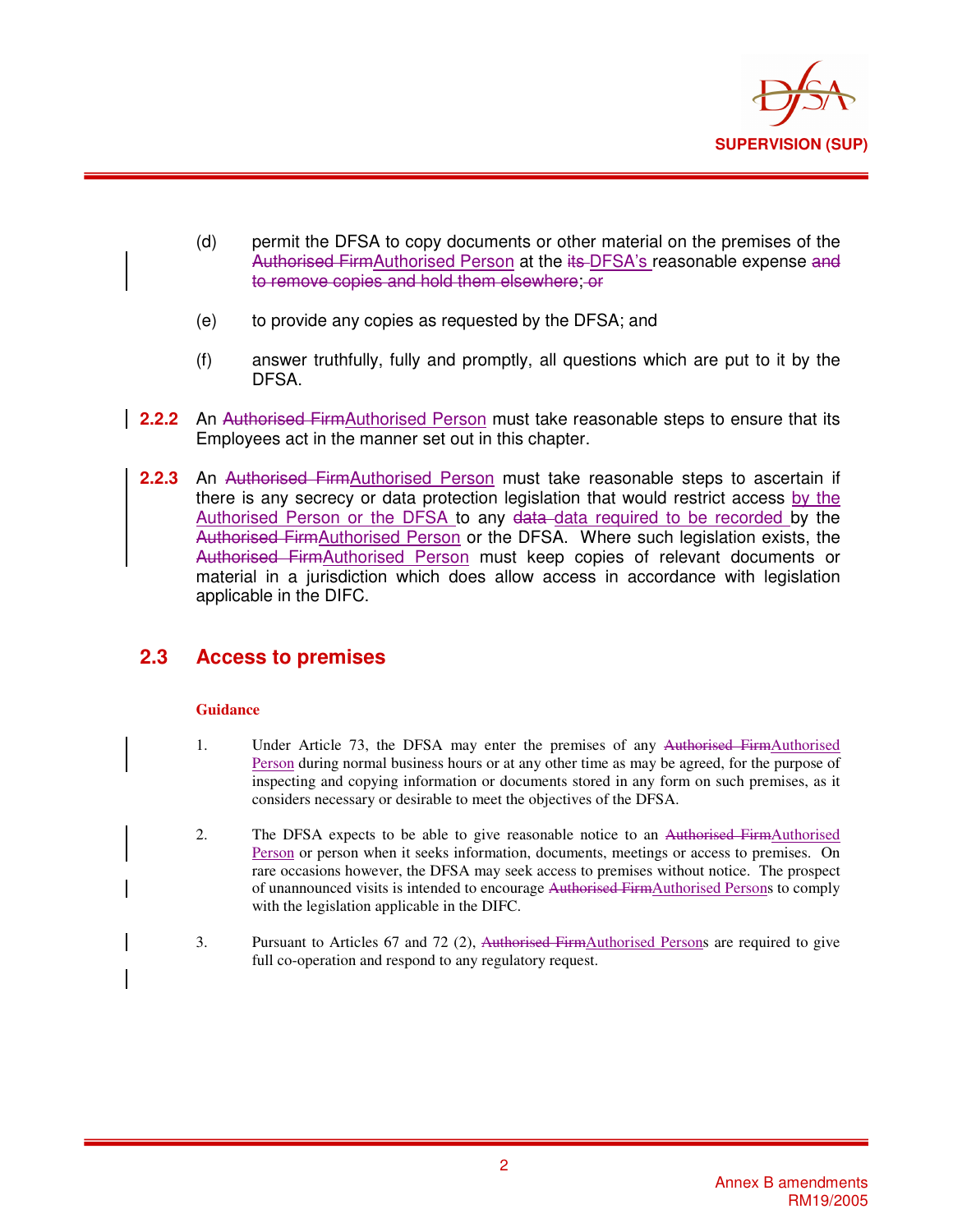

## **2.4 Third party providers and suppliers**

- **2.4.1** An Authorised FirmAuthorised Person must ensure that the terms of its contract with each third party provider or supplier under a material outsourcing arrangement requires the third party to:
	- (a) provide for the provision of information under this chapter in relation to the Authorised FirmAuthorised Person and access to their business premises; and
		- (b) deal in an open and co-operative way with the DFSA.

### **Guidance**

- 1. The DFSA will normally seek information from an Authorised FirmAuthorised Person in the first instance, but reserves the right to seek it from a supplier under a material outsourcing arrangement if appropriate.
	- 2. A material outsourcing arrangement would be a service of such importance that weakness, or failure of the service would cast serious doubt on the Authorised FirmAuthorised Person's continuing ability to remain fit and proper or comply with applicable laws including Rules.
	- 3. GEN Rule 5.3.22 requires an Authorised FirmAuthorised Person to inform the DFSA about any material outsourcing arrangements.
	- 4. The Regulatory Law 2004 requires co-operation and disclosure by an Authorised FirmAuthorised Person's auditor and may involve the DFSA meeting or requesting documents or information from the Authorised FirmAuthorised Person's auditors.

## **2.5 Lead regulation**

- **2.5.1** (1) If requested by the DFSA, an Authorised FirmAuthorised Person must provide the DFSA with information that the Authorised FirmAuthorised Person or its auditor has provided to a Financial Services Regulator.
	- (2) If requested by the DFSA, an Authorised FirmAuthorised Person must take reasonable steps to provide the DFSA with information that other members of the Authorised FirmAuthorised Person's Group has provided to a Financial Services Regulator.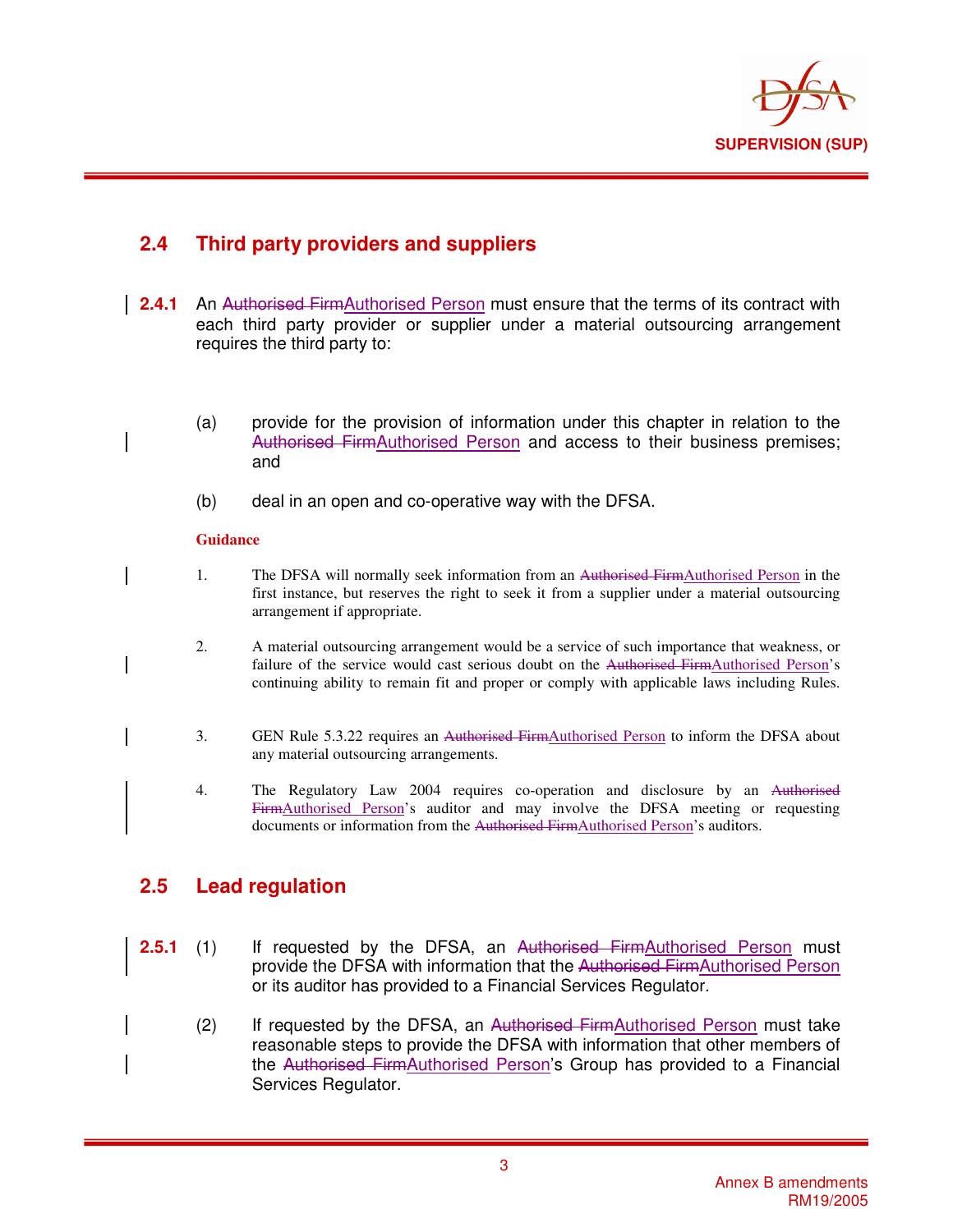

### **Guidance**

- 1. Under Article 39 the DFSA may exercise its powers for the purpose of assisting other regulators or agencies.
- 2. The DFSA may also delegate functions and powers to representatives of other regulators or agencies as prescribed in Article 40.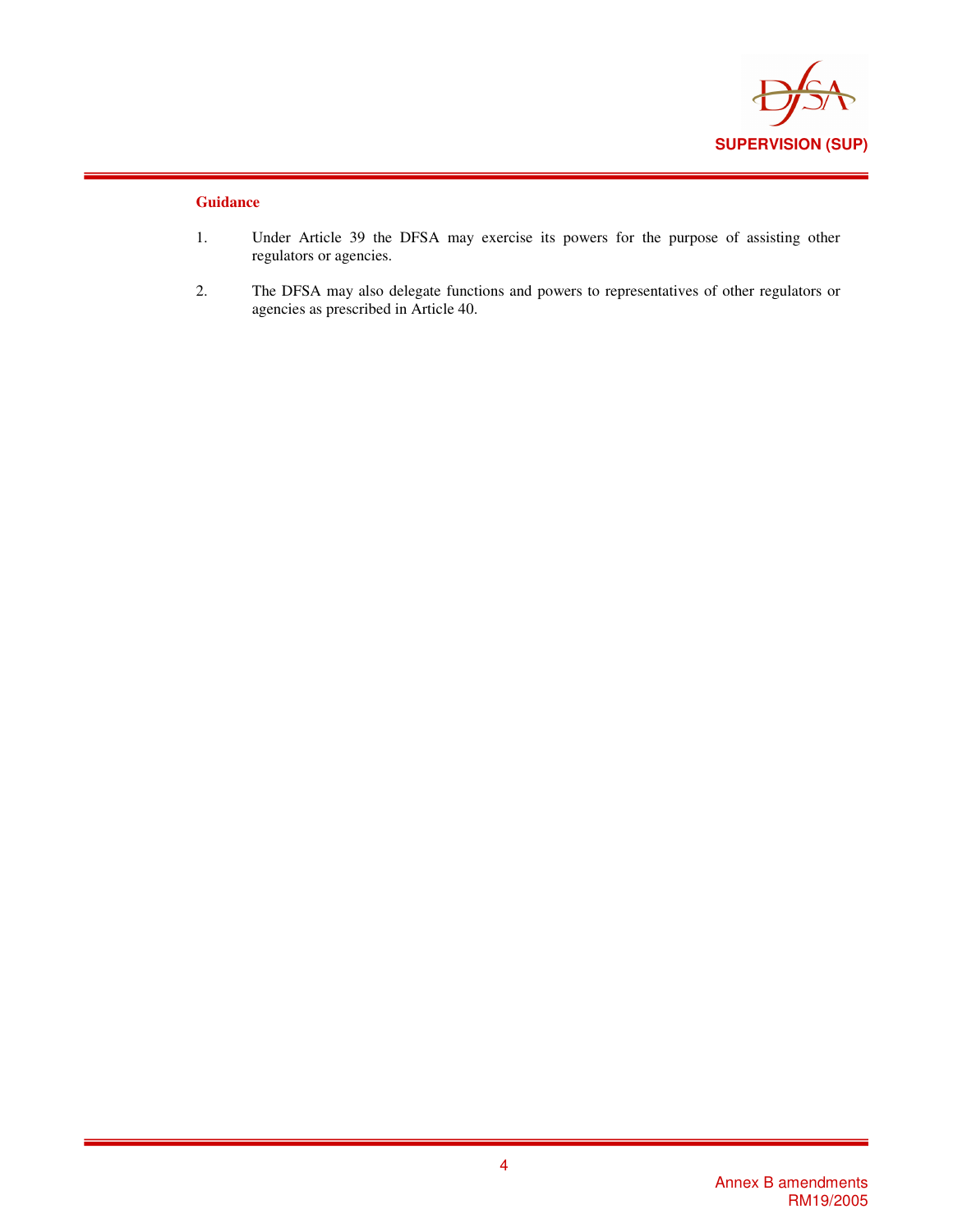

## **3 WAIVERS**

## **3.1 Application**

**3.1.1** This chapter applies to every Authorised FirmAuthorised Person.

### **Guidance**

- 1. Under Article 25, the DFSA may by means of a written notice provide that one or more provisions of the Rules either:
	- a. shall not apply in relation to a particular person; or
	- b. shall apply to a particular person with such modifications as are set out in the written notice.
- 2. This chapter sets out Rules in connection with the provision of a written notice under Article 25 including Rules prescribing procedures for the making of applications and providing of consents.
- 3. It is unlikely that the DFSA will waive the following Rules:
	- a. Rules in GEN chapters 2 and 3; or
	- b. Rules in COB part 1.
- **3.1.2** Throughout the Rulebook reference to the written notice under Article 25 will be referred to as a 'waiver'.

## **3.2 Procedures for application for waivers**

### **Guidance**

A wWaiver application forms are is contained in PFN.

### **Application by an Authorised Firm**

- **3.2.1** If an Authorised Firm wishes to apply for a waiver, it must apply in writing and the application must be delivered to the DFSA as outlined in section 7.1011.
- **3.2.2** The application must contain:
	- (a) the name and licence number of the Authorised FirmAuthorised Person;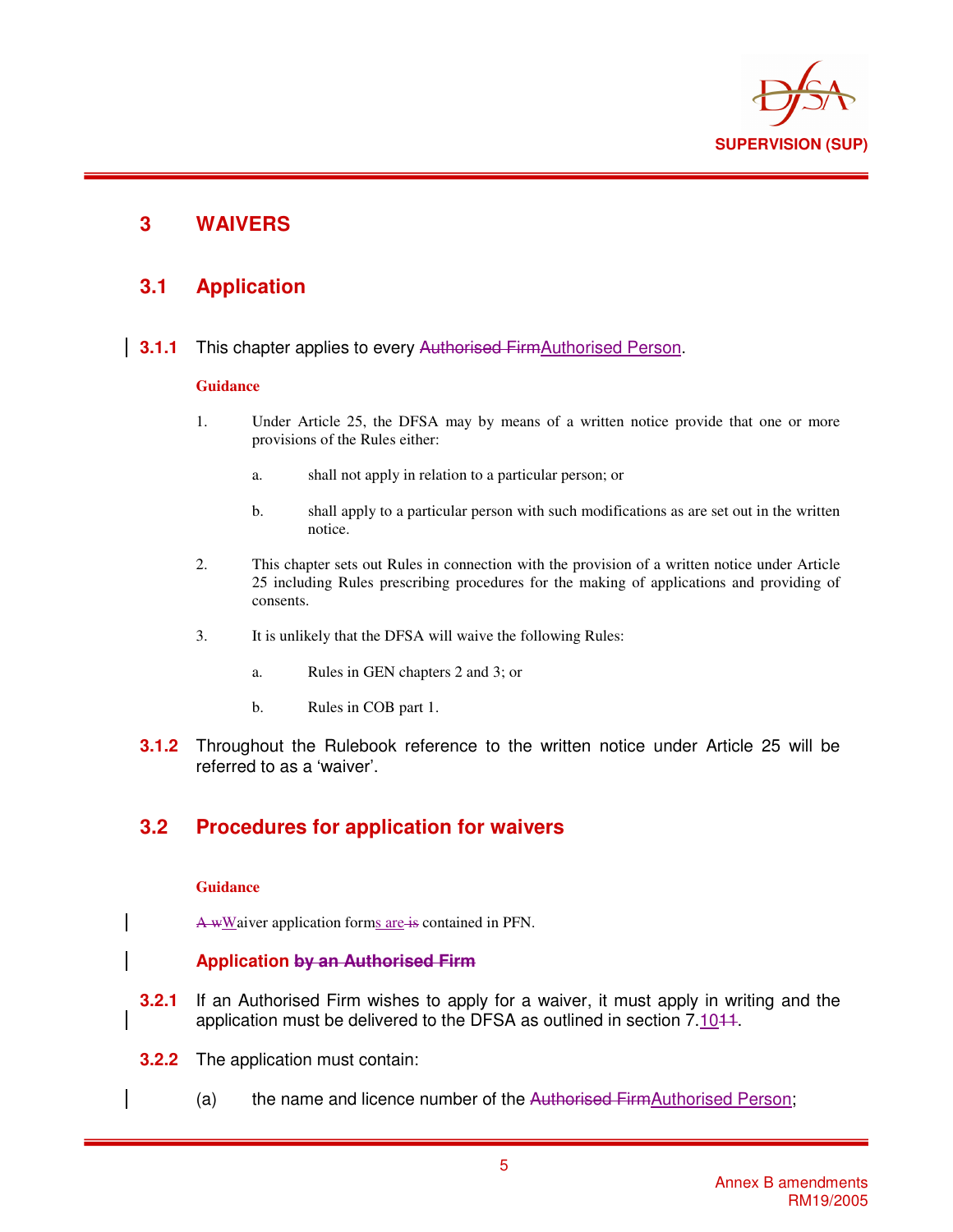

- (b) the Rule to which the application relates;
- (c) a clear explanation of the waiver that is being applied for and the reason why the Authorised FirmAuthorised Person is requesting the waiver;
- (d) details of any other requirements; for example, if there is a specific period for which the wavier is required;
- (e) if the Authorised FirmAuthorised Person has any reason why the waiver should not be published or why it should be published without disclosing the identity of the Authorised FirmAuthorised Person; and
- (f) all relevant facts to support the application.
- **3.2.3** An Authorised FirmAuthorised Person must immediately notify the DFSA if it becomes aware of any material change in circumstances which may affect the application for a waiver.

### **Determination of waivers**

#### **Guidance**

- 1. The DFSA will acknowledge an application for a waiver and may request further information. The time taken to determine the application for a waiver will depend upon the issues it raises.
- 2. The determination of a waiver is at the discretion of the DFSA and it will generally only apply a waiver where there is shown to be an appropriate and justifiable reason.
- 3. The DFSA may impose conditions on a waiver, for example additional reporting requirements.
- 4. A waiver may be given for a specified period of time only, after which time it will cease to apply.
- 5. If the DFSA decides not to give a waiver, it will give reasons for the decision.
- 6. An Authorised FirmAuthorised Person may withdraw its application for a waiver at any time up until the giving of the waiver. In doing so, an Authorised FirmAuthorised Person should give reasons for the withdrawing of the application.

#### **General waivers**

7. Where the DFSA considers that a waiver should apply to a number of Authorised FirmAuthorised Persons, for example, where a Rule unmodified may not meet the particular circumstances of a particular category of Authorised FirmAuthorised Person the DFSA will inform the Authorised FirmAuthorised Persons concerned that the waiver is available, either by contacting Authorised FirmAuthorised Persons individually or by publishing details of the availability of the waiver on the DFSA's website. An Authorised FirmAuthorised Person will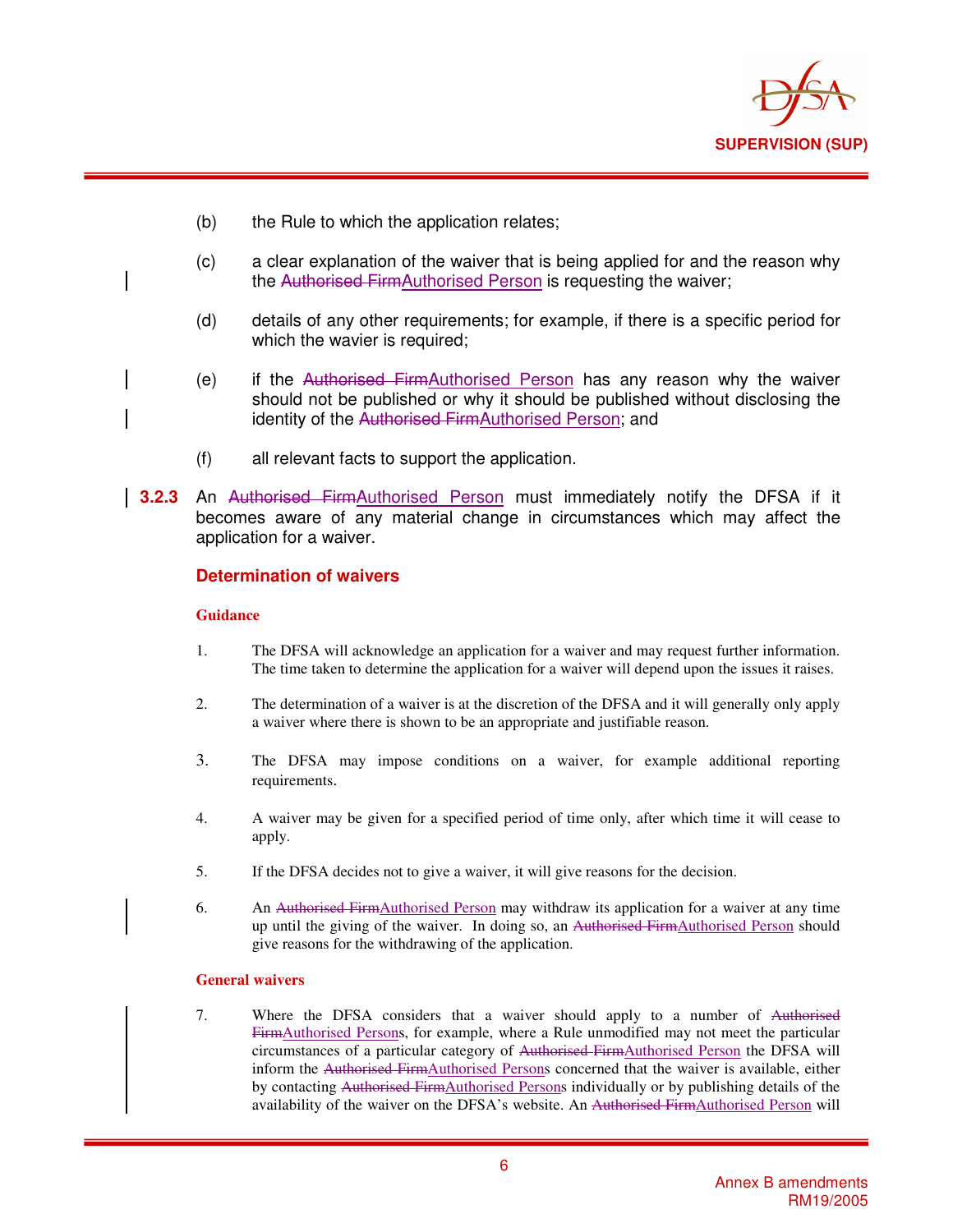

not have to make a formal application but will have to give its written consent for the waiver to apply.

#### **Consent during application for authorisation**

8. An applicant for authorisation may request a waiver whilst its application for authorisation is being processed. In some circumstances, the applicant may need to work with the DFSA in developing the waiver and may not be required to use the formal application process. However, the written consent to the waiver by the Authorised FirmAuthorised Person will then be required once the applicant is authorised.

#### **Application of waived rules**

- 9. If a waiver directs that a Rule is to apply to an Authorised FirmAuthorised Person with modifications, then contravention of the modified Rule could lead to the DFSA taking enforcement action.
- 10. If a waiver is given subject to a condition, the waiver will not apply to activities conducted in breach of the condition, and those activities, if in breach of the original Rule, could lead to enforcement action.

### **3.3 Publication of waivers**

#### **Guidance**

- 1. Under the Regulatory Law 2004, unless the DFSA is satisfied that it is inappropriate or unnecessary to do so, it must publish a waiver in such a way as it considers appropriate for bringing the notice to the attention of:
	- a. those likely to be affected by it; and
	- b. others who may be likely to become subject to a similar notice.
- 2. The principal method of publication of waivers is by publication on the DFSA website.
- 3. If an Authorised FirmAuthorised Person believes there are reasonable grounds for the DFSA either to withhold publication or to publish the waiver without disclosing the identity of the Authorised FirmAuthorised Person it should make this clear in its application.

## **3.4 Continuing relevance of waivers**

**3.4.1** An Authorised FirmAuthorised Person must immediately notify the DFSA if it becomes aware of any material change in circumstances which could affect the continuing relevance of a waiver.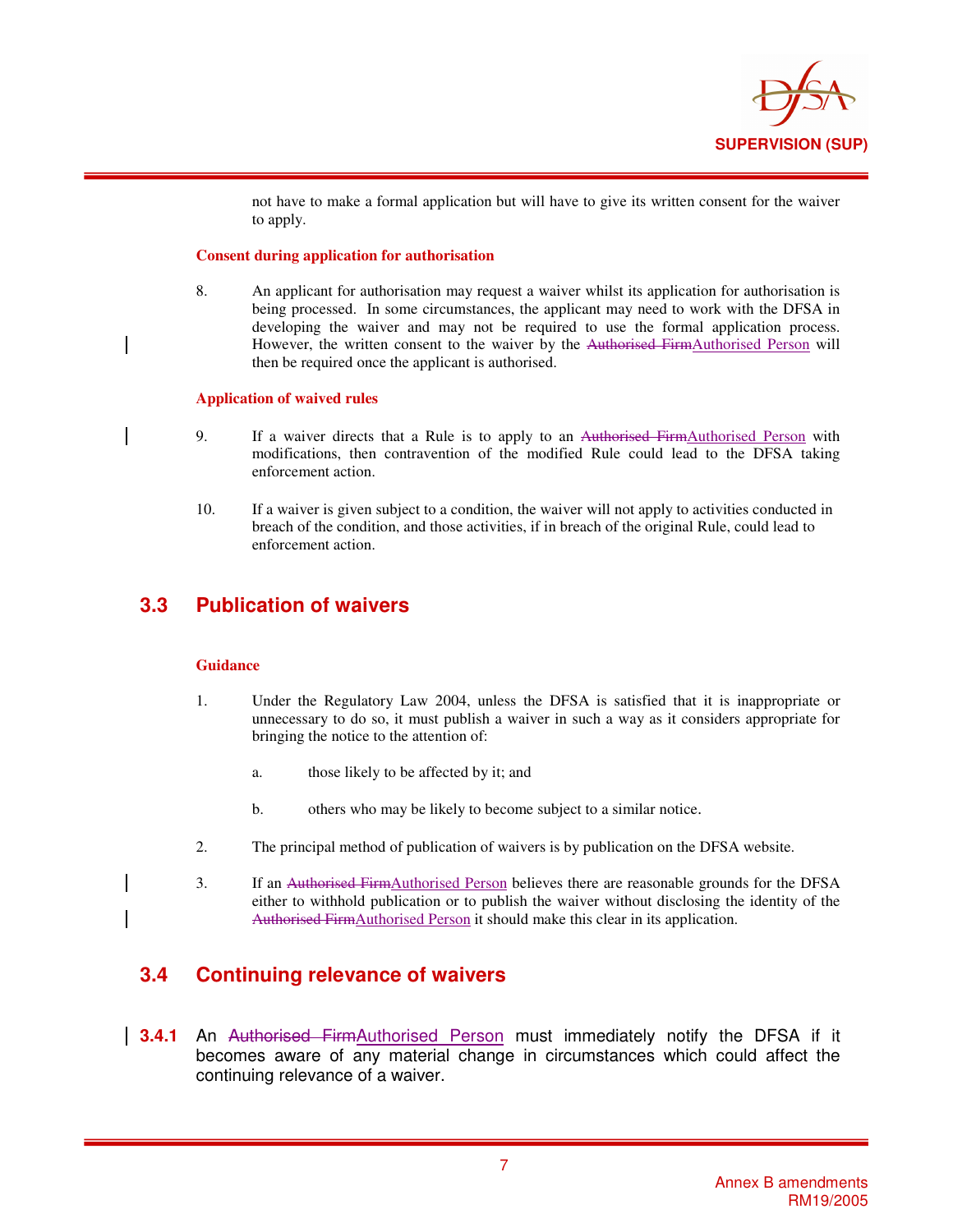

# **3.5 Withdrawal or variation of waivers**

### **Guidance**

Under Article 25, the DFSA may:

- a. on its own initiative or on the application of the person to whom it applies, withdraw a written notice; or
- b on the application of, or with the consent of, the person to whom it applies, vary a written notice.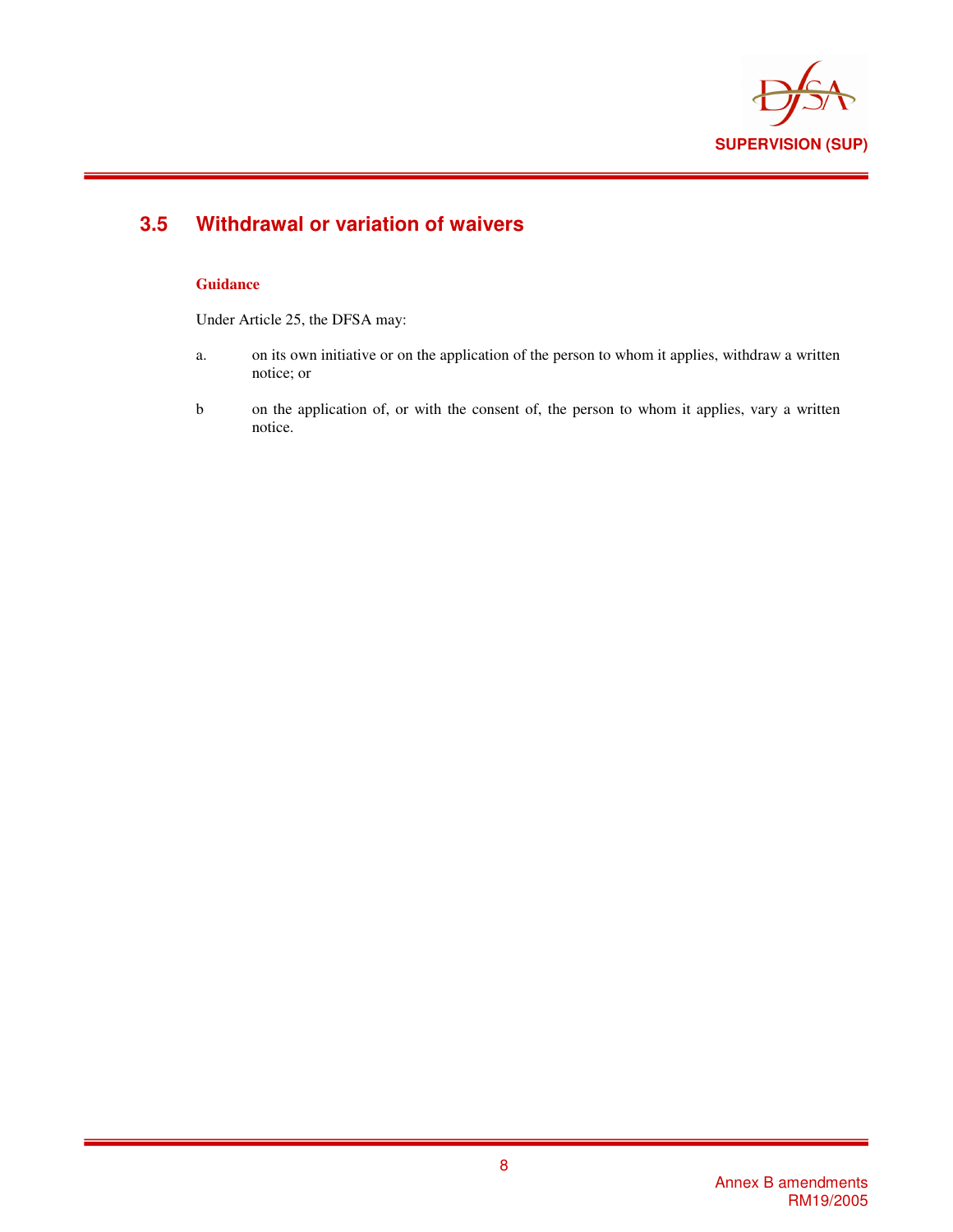

# **4 REQUIREMENT TO PROVIDE A REPORT**

## **4.1 Application**

**4.1.1** This chapter applies to every Authorised FirmAuthorised Person.

### **Guidance**

- 1. In summary, under Article 74, the DFSA may require an <del>Authorised Firm</del>Authorised Person to provide it with a report on any matter.
	- 2. The person appointed to make a report, must be a person nominated or approved by the DFSA. This person will be referred to throughout the Rulebook as an independent expert.
- 3. Where such a requirement has been made of an Authorised FirmAuthorised Person it must take all reasonable steps to ensure that any person who is providing or has provided services to the Authorised FirmAuthorised Person shall give all such assistance as the independent expert may reasonably require.
- 4. As outlined in Article 74, information given or a document produced is admissible in evidence in administrative and civil proceedings, provided that any such information or document also complies with any requirements relating to the admissibility of evidence in such proceedings.
- 5. An Authorised FirmAuthorised Person may appeal to the Regulatory Appeals Committee in respect of the requirement to provide a report.

## **4.2 Appointment and reporting process**

- **4.2.1** (1) The DFSA may, by sending a notice in writing, require an Authorised FirmAuthorised Person to provide a report by an independent expert. The DFSA may require the report to be in whatever form it specifies in the notice.
	- (2) The DFSA will give written notification to the Authorised FirmAuthorised Person of the purpose of its report, its scope, the timetable for completion and any other relevant matters.
	- (3) The independent expert must be appointed by the Authorised FirmAuthorised Person and be nominated or approved by the DFSA.
	- (4) The Authorised FirmAuthorised Person must pay for the services of the independent expert.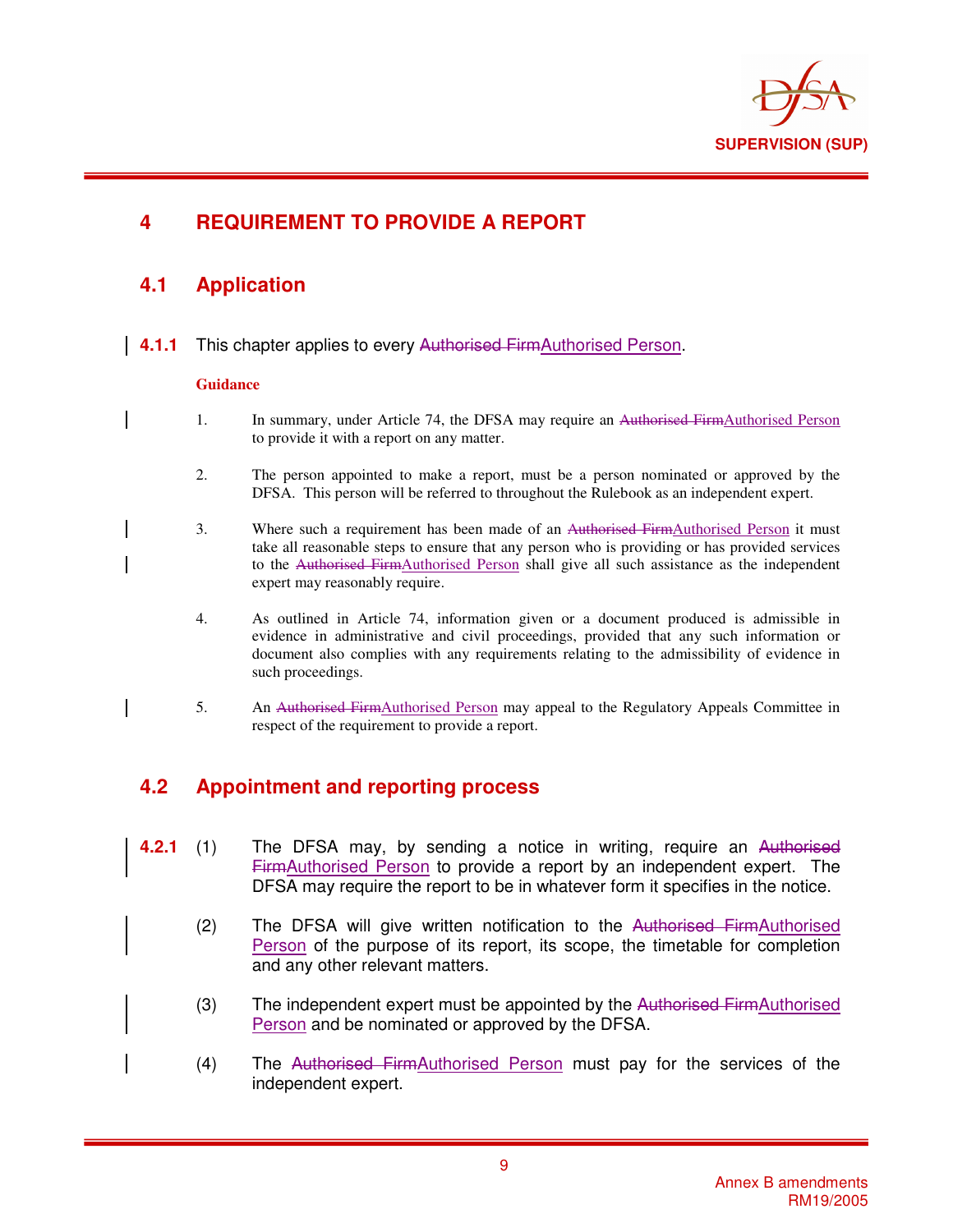

#### **Guidance**

- 1. If the DFSA decides to nominate the independent expert, it will notify the Authorised FirmAuthorised Person accordingly. Alternatively, if the DFSA is content to approve the independent expert selected by the Authorised FirmAuthorised Person it will notify it of that fact.
- 2. The DFSA will only approve an independent expert that in the DFSA's opinion has the necessary skills to make a report on the matter concerned.

## **4.3 Requirements**

- **4.3.1** When an Authorised FirmAuthorised Person appoints an independent expert, the Authorised FirmAuthorised Person must ensure that:
	- (a) the independent expert co-operates with the DFSA; and
	- (b) the Authorised FirmAuthorised Person provides all assistance that the independent expert may reasonably require.
- **4.3.2** When an Authorised FirmAuthorised Person appoints an independent expert, the Authorised FirmAuthorised Person must, in the contract with the independent expert:
	- (a) require and permit the independent expert to co-operate with the DFSA in relation to the Authorised FirmAuthorised Person and to communicate to the DFSA information on, or his opinion on, matters of which he has, or had, become aware of in his capacity as an independent expert reporting on the Authorised FirmAuthorised Person in the following circumstances:
		- (i) the independent expert reasonably believes that, as regards the Authorised FirmAuthorised Person concerned:
			- (A) there is or has been, or may be or may have been, a contravention of any relevant requirement that applies to the Authorised FirmAuthorised Person concerned; and
			- (B) that the contravention may be of material significance to the DFSA in determining whether to exercise, in relation to the Authorised FirmAuthorised Person concerned, any powers conferred on the DFSA under any provision of the Regulatory Law 2004;
		- (ii) the independent expert reasonably believes that the information on, or his opinion on, those matters may be of material significance to the DFSA in determining whether the Authorised FirmAuthorised Person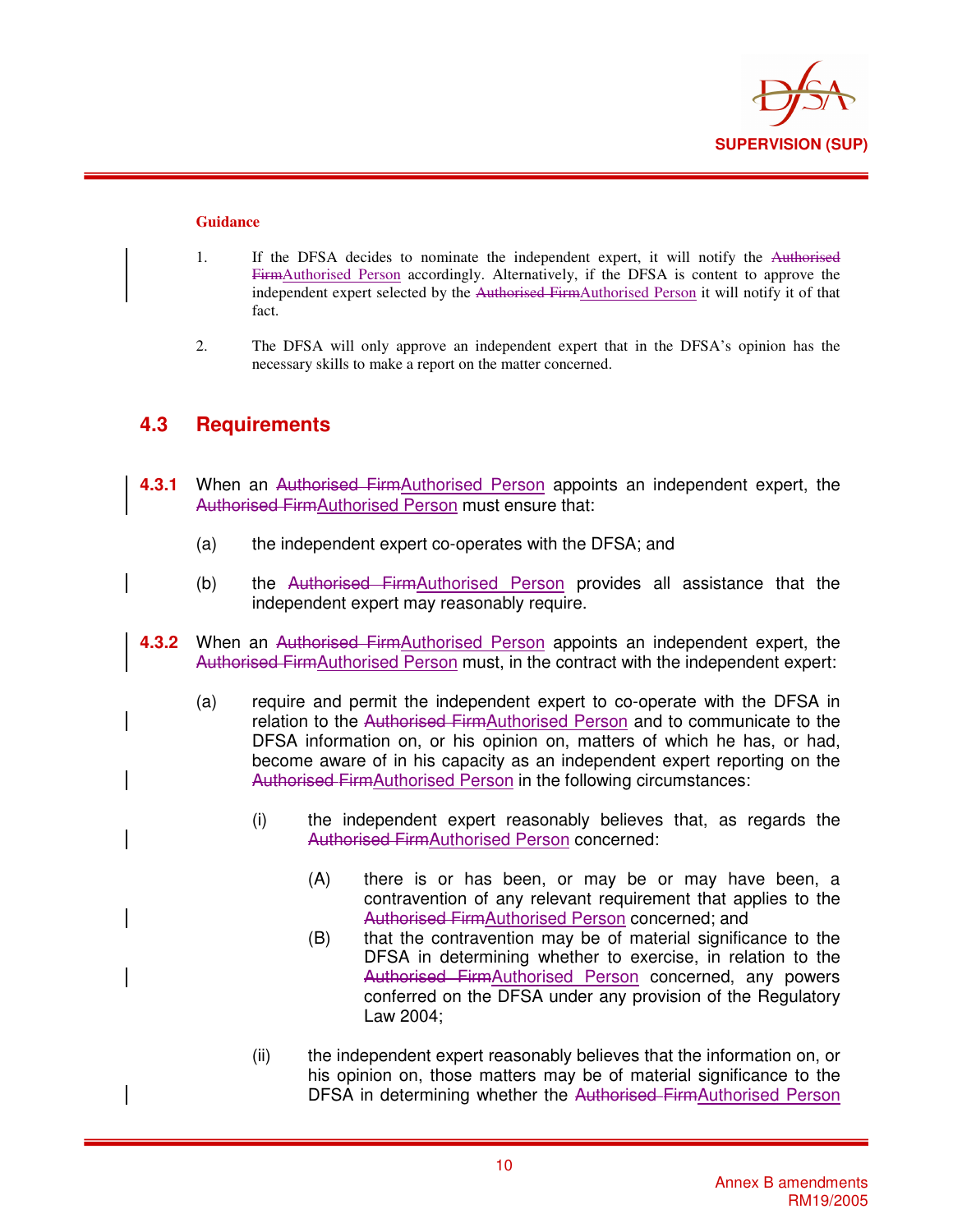

concerned satisfies and will continue to satisfy the fit and proper requirements; or

- (iii) the independent expert reasonably believes that the Authorised FirmAuthorised Person is not, may not be, or may cease to be, a going concern;
- (b) require the independent expert to prepare a report, as notified to the Authorised FirmAuthorised Person by the DFSA, within the time specified by the DFSA; and
- (c) waive any duty of confidentiality owed by the independent expert to the Authorised FirmAuthorised Person which might limit the provision of information or opinion by that independent expert to the DFSA in accordance with  $(a)$  or  $(b)$ .
- **4.3.3** An Authorised FirmAuthorised Person must ensure that the contract required under Rule 4.3.2:
	- (a) is governed by the laws of the DIFC;
	- (b) expressly provides that the DFSA has a right to enforce the provisions included in the contract under Rule 4.3.2;
	- (c) expressly provides that, in proceedings brought by the DFSA for the enforcement of those provisions, the independent expert is not to have available by way of defence, set-off or counter claim any matter that is not relevant to those provisions;
	- (d) if the contract includes an arbitration agreement, expressly provides that the DFSA is not, in exercising the right in (b) to be treated as a party to, or bound by, the arbitration agreement; and
	- (e) provides that the provisions included in the contract under Rule 4.3.2 are irrevocable and may not be varied or rescinded without the DFSA's consent.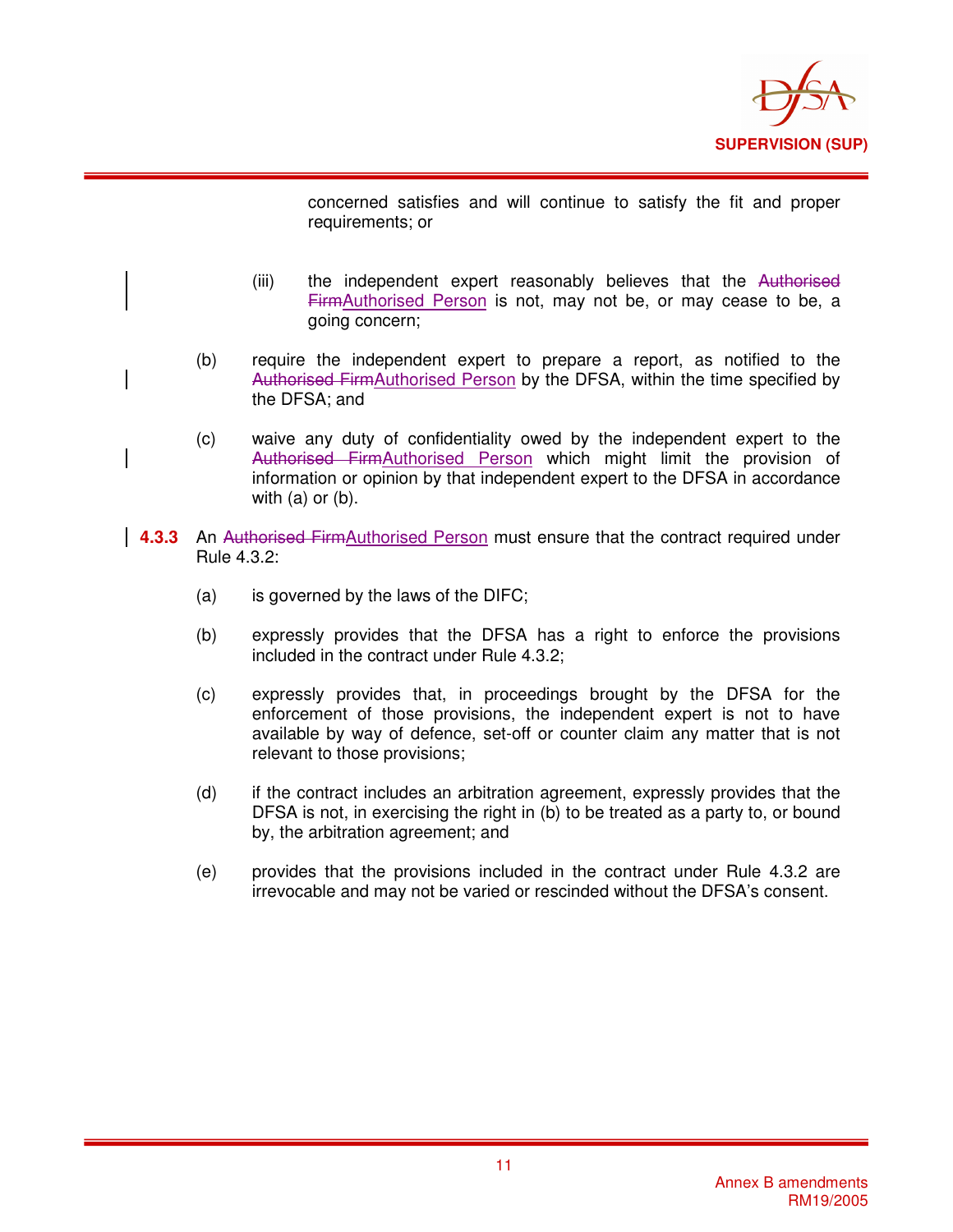

# **5 IMPOSING RESTRICTIONS**

## **5.1 Application**

**5.1.1** This chapter applies to every Authorised FirmAuthorised Person.

### **Guidance**

- 1. Article 75 provides the DFSA with the power to impose restrictions on an Authorised FirmAuthorised Person's business. This includes prohibiting an Authorised FirmAuthorised Person from entering into specific or certain types of transactions, from soliciting business from specific or certain types of person or from carrying on business in a specific manner. The DFSA may also require an Authorised FirmAuthorised Person to carry on business in, and only in, a specified manner.
- 2. Article 76 provides the DFSA with the power to prohibit or require an Authorised FirmAuthorised Person to deal with any relevant property in a certain manner.
- 3. The DFSA may exercise its powers to impose a prohibition or requirement in the circumstances prescribed in the Rules.
- 4. The DFSA is conscious that the decision to exercise these powers will have a significant impact on the Authorised FirmAuthorised Person and accordingly will only do so in exceptional circumstances.

### **5.2 Restrictions on an Authorised FirmAuthorised Person's business or on an Authorised FirmAuthorised Person dealing with property**

- **5.2.1** The DFSA has the power to impose a prohibition or requirement on an Authorised FirmAuthorised Person in relation to the Authorised FirmAuthorised Person's business or in relation to the Authorised FirmAuthorised Person dealing with property under Article 75 or Article 76 in circumstances where:
	- (a) there is a reasonable likelihood that the Authorised FirmAuthorised Person will contravene a requirement of any legislation applicable in the DIFC;
	- (b) the Authorised FirmAuthorised Person has contravened a relevant requirement and there is a reasonable likelihood that the contravention will continue or be repeated;
	- (c) there is loss, risk of loss, or other adverse effect on the Authorised FirmAuthorised Person's customers;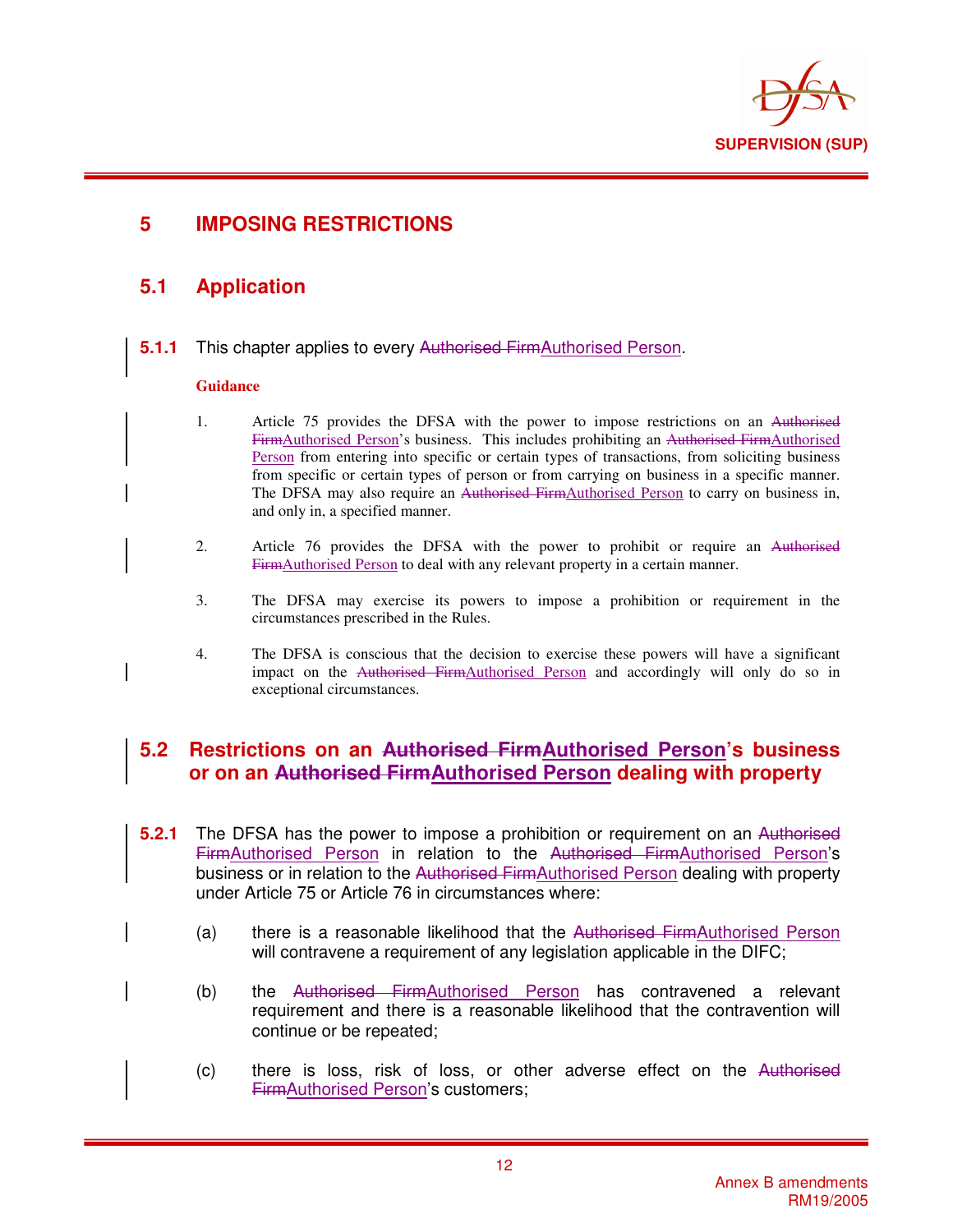

- (d) an investigation is being carried out in relation to an act or omission by the Authorised FirmAuthorised Person that constitutes or may constitute a contravention of any applicable law or Rule;
- (e) enforcement action has commenced against the Authorised FirmAuthorised Person for a contravention of any applicable law or Rule;

(f) civil proceedings have commenced against the Authorised FirmAuthorised Person;

- (g) the Authorised FirmAuthorised Person or any Employee of the Authorised FirmAuthorised Person may be or has been engaged in market abuse;
- (h) the Authorised FirmAuthorised Person is subject to a merger;
- (i) a meeting has been called to consider a resolution for the winding up of the Authorised FirmAuthorised Person;
- (j) an application has been made for the commencement of any insolvency proceedings or the appointment of any receiver, administrator or provisional liquidator under the law of any country for the Authorised FirmAuthorised Person;
- (k) there is a notification to dissolve the Authorised FirmAuthorised Person or strike it from the DIFC Registrar of Companies or the comparable register in another jurisdiction;
- (I) there is information to suggest that the Authorised FirmAuthorised Person is involved in financial crime; or
- (m) the DFSA considers that this prohibition or requirement is necessary to ensure customers, users, Authorised FirmAuthorised Persons or the financial system are not adversely affected.

## **5.3 Procedure to restrict an Authorised FirmAuthorised Person's business or property**

#### **Guidance**

1. Where possible an Authorised FirmAuthorised Person will receive an opportunity to make representations prior to the DFSA imposing a restriction on its business or property unless the DFSA concludes that any delay likely to arise as a result of such requirement is prejudicial to the interests of the DIFC. When making a representation the process in ENF App3 should be followed.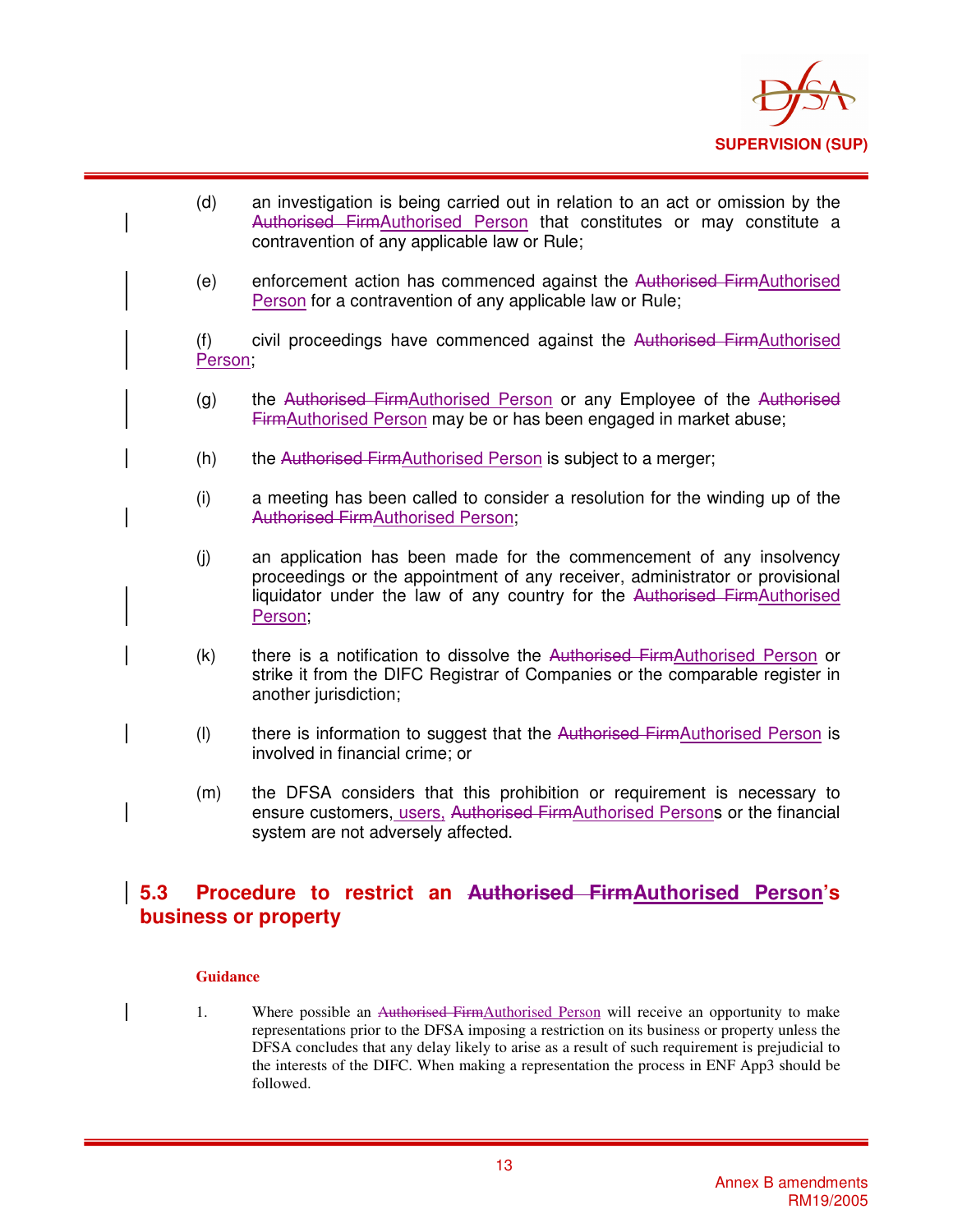

- 2. An Authorised FirmAuthorised Person may appeal to the Regulatory Appeals Committee in respect of a restriction imposed on its business or property.
- 3. When the DFSA imposes a restriction it will do so in writing setting out:
	- a. the restriction on the business or property;
	- b. the date and time when the restriction takes effect;
	- c. where applicable, the duration of the restriction;
	- d. the reasons for the restriction; and

 $\overline{\phantom{a}}$ 

e. the fact that the Authorised FirmAuthorised Person may appeal to the Regulatory Appeals Committee.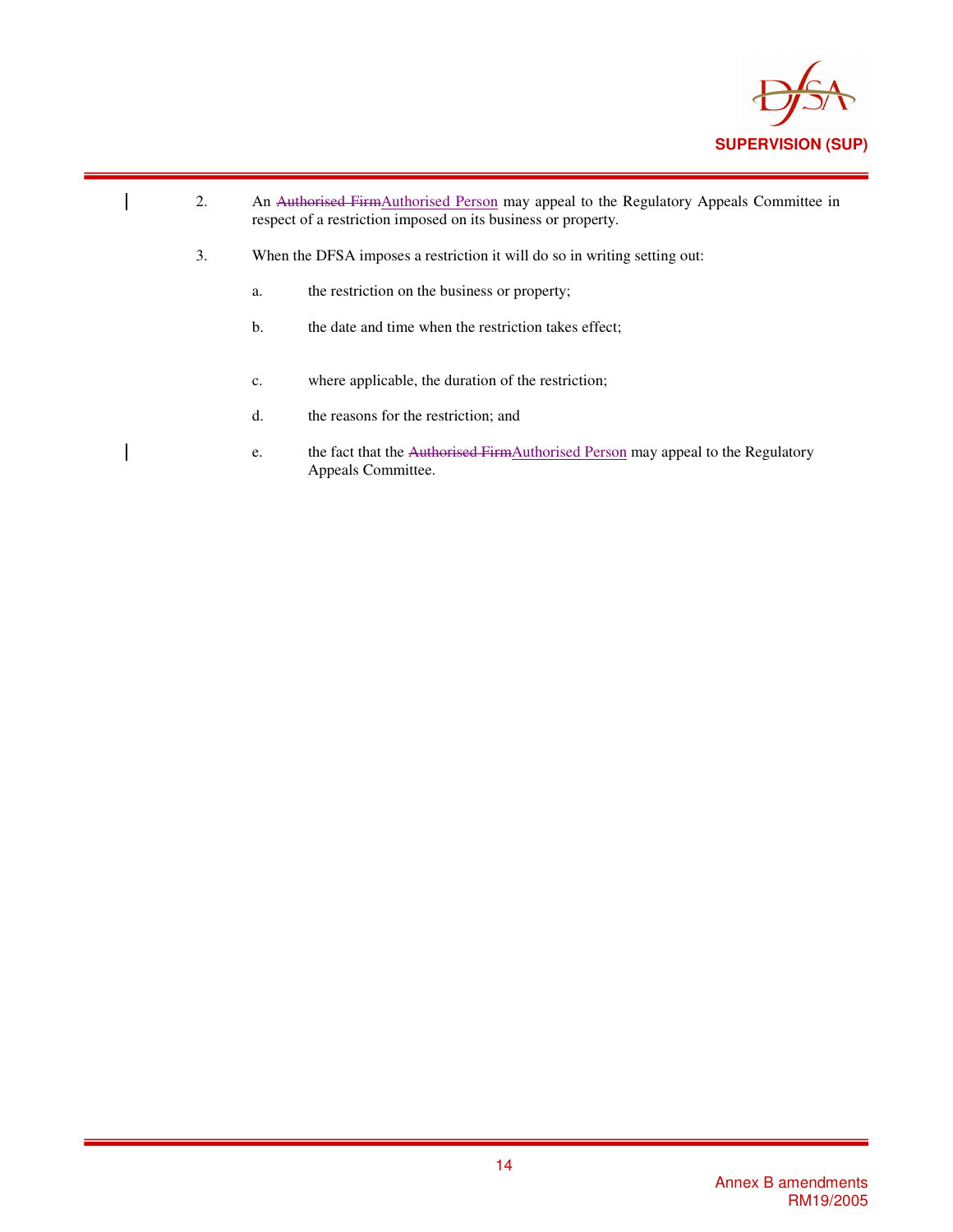

# **7 NOTIFICATIONS**

# **7.1 Application**

**7.1.1** This chapter applies to every Authorised FirmAuthorised Person with respect to the carrying on of Financial Services and any other activities whether financial or not.

### **Guidance**

- 1. This chapter sets out Rules on specific events, changes or circumstances that require notification to the DFSA and outlines the process and requirements for notifications.
- 2. The list of notifications outlined in this chapter is not exhaustive. Other areas of the Rulebook may also detail additional notification requirements.
- 3. An Authorised FirmAuthorised Person and its auditor are also required under Article 67 to disclose to the DFSA any matter which may indicate a breach or likely breach, a failure or likely failure to comply with laws or Rules. An Authorised FirmAuthorised Person is also required to establish and implement systems and procedures to enable its compliance and compliance by its auditor with notification requirements.

## **7.2 Core information**

- **7.2.1** An Authorised FirmAuthorised Person must provide the DFSA with reasonable advance notice of a change in:
	- (a) the Authorised FirmAuthorised Person's name;
	- (b) any business or trading name under which the Authorised FirmAuthorised Person carries on a Financial Service in or from the DIFC;
	- (c) the address of the Authorised FirmAuthorised Person's principal place of business in the DIFC;
	- (d) in the case of a Branch, its registered office or head office address;
	- (e) its legal structure; or
	- (f) an Authorised Individual's name or any material matters relating to his fitness and propriety.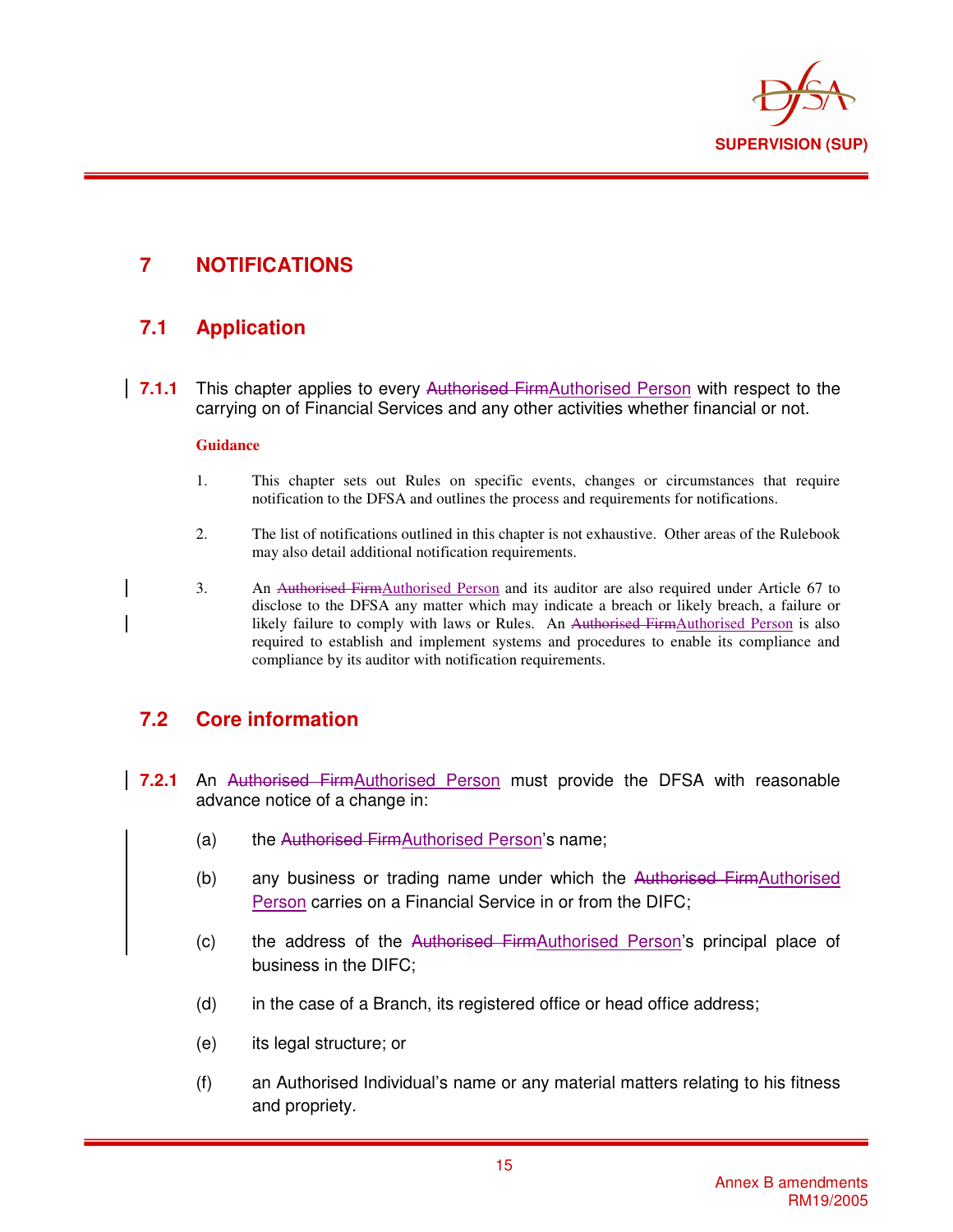

**7.2.2** A Domestic Firm must provide the DFSA with reasonable advance notice of the establishment or closure of a branch office anywhere in the world from which it carries on financial services.

### **Guidance**

Authorised Firms should refer to AUT in respect of notification requirements in relation to fitness and propriety and change in control matters.

# **7.3 Regulatory impact**

- **7.3.1** An Authorised FirmAuthorised Person must advise the DFSA immediately it becomes aware, or has reasonable grounds to believe, that any of the following matters may have occurred or may be about to occur:
	- (a) the Authorised FirmAuthorised Person's failure to satisfy the fit and proper requirements;
	- (b) any matter which could have a significant adverse effect on the Authorised FirmAuthorised Person's reputation;
	- (c) any matter in relation to the Authorised FirmAuthorised Person which could result in serious adverse financial consequences to the financial system or to other firms;
	- (d) a significant breach of a Rule by the Authorised FirmAuthorised Person or any of its Employees;
	- (e) a breach of any requirement imposed by any applicable law by the Authorised FirmAuthorised Person or any of its Employees;
	- (f) any proposed restructuring, merger, acquisition, reorganisation or business expansion which could have a significant impact on the Authorised FirmAuthorised Person's risk profile or resources;
	- (g) any significant failure in the Authorised FirmAuthorised Person's systems or controls, including a failure reported to the Authorised FirmAuthorised Person by the firm's auditor;
	- (h) any action that would result in a material change in the capital adequacy or solvency of the Authorised FirmAuthorised Person; or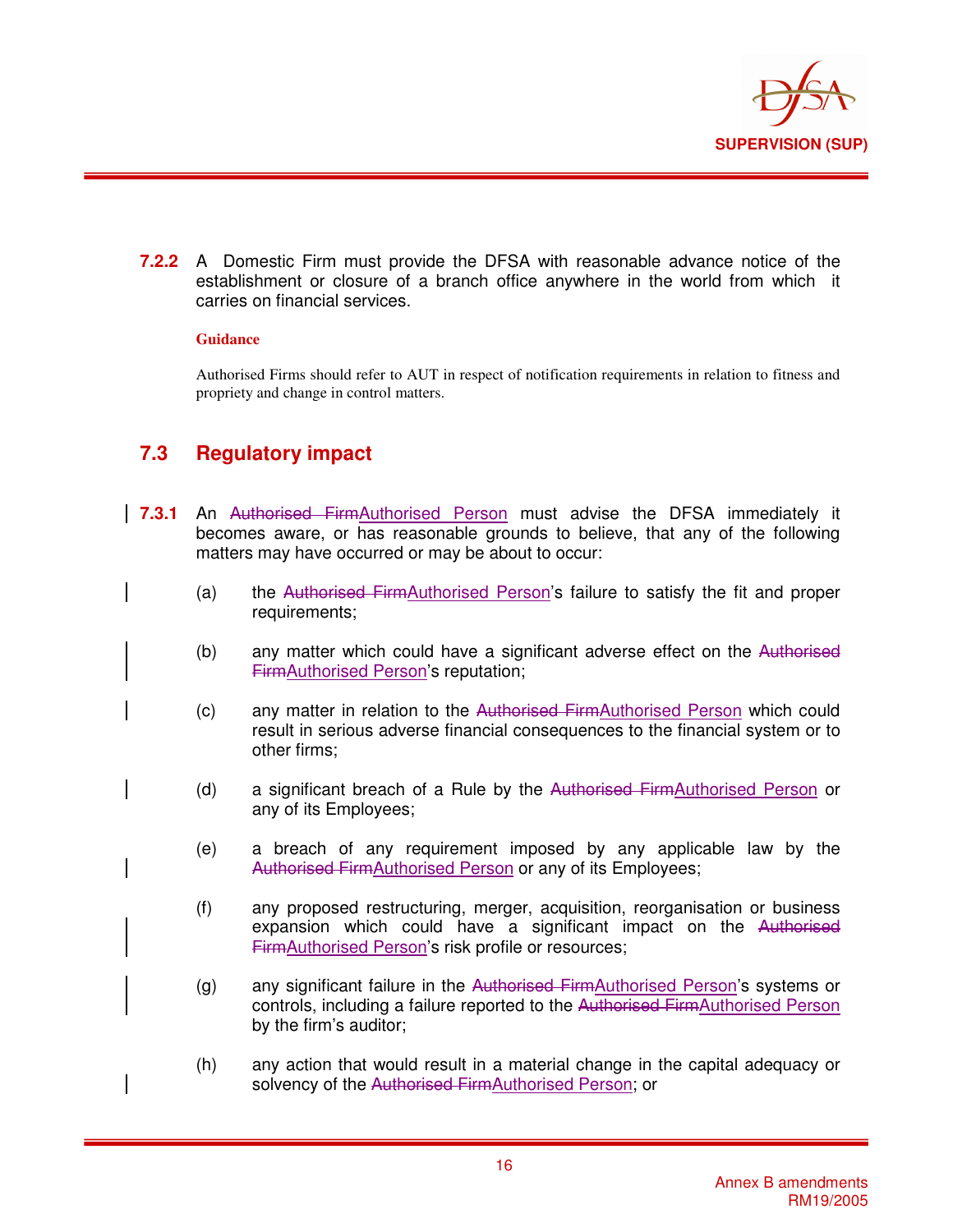

(i) non-compliance with Rules due to an emergency outside the Authorised FirmAuthorised Person's control and the steps being taken by the Authorised FirmAuthorised Person.

#### **Guidance**

The DFSA would also require notification of the implementation, or planned implementation of major new or revised IT systems or new technology affecting the Authorised FirmAuthorised Person's business, risk profile or resources.

## **7.4 Fraud and errors**

- **7.4.1** An Authorised FirmAuthorised Person must notify the DFSA immediately if one of the following events arises in relation to its activities in or from the DIFC:
	- (a) it becomes aware that an Employee may have committed a fraud against one of its customers or users;
	- (b) a serious fraud has been committed against it;
	- (c) it has reason to believe that a Person is acting with intent to commit a serious fraud against it;
	- (d) it identifies significant irregularities in its accounting or other records, whether or not there is evidence of fraud; or
	- (e) it suspects that one of its Employees who is connected with the Authorised FirmAuthorised Person's Financial Services may be guilty of serious misconduct concerning his honesty or integrity.

## **7.5 Other regulators**

- **7.5.1** An Authorised FirmAuthorised Person must advise the DFSA immediately of:
	- (a) the granting or refusal of any application for or revocation of authorisation to carry on financial services in any jurisdiction outside the DIFC;
	- (b) the granting, withdrawal or refusal of an application for, or revocation of, membership of the Authorised FirmAuthorised Person of any regulated exchange or clearing house;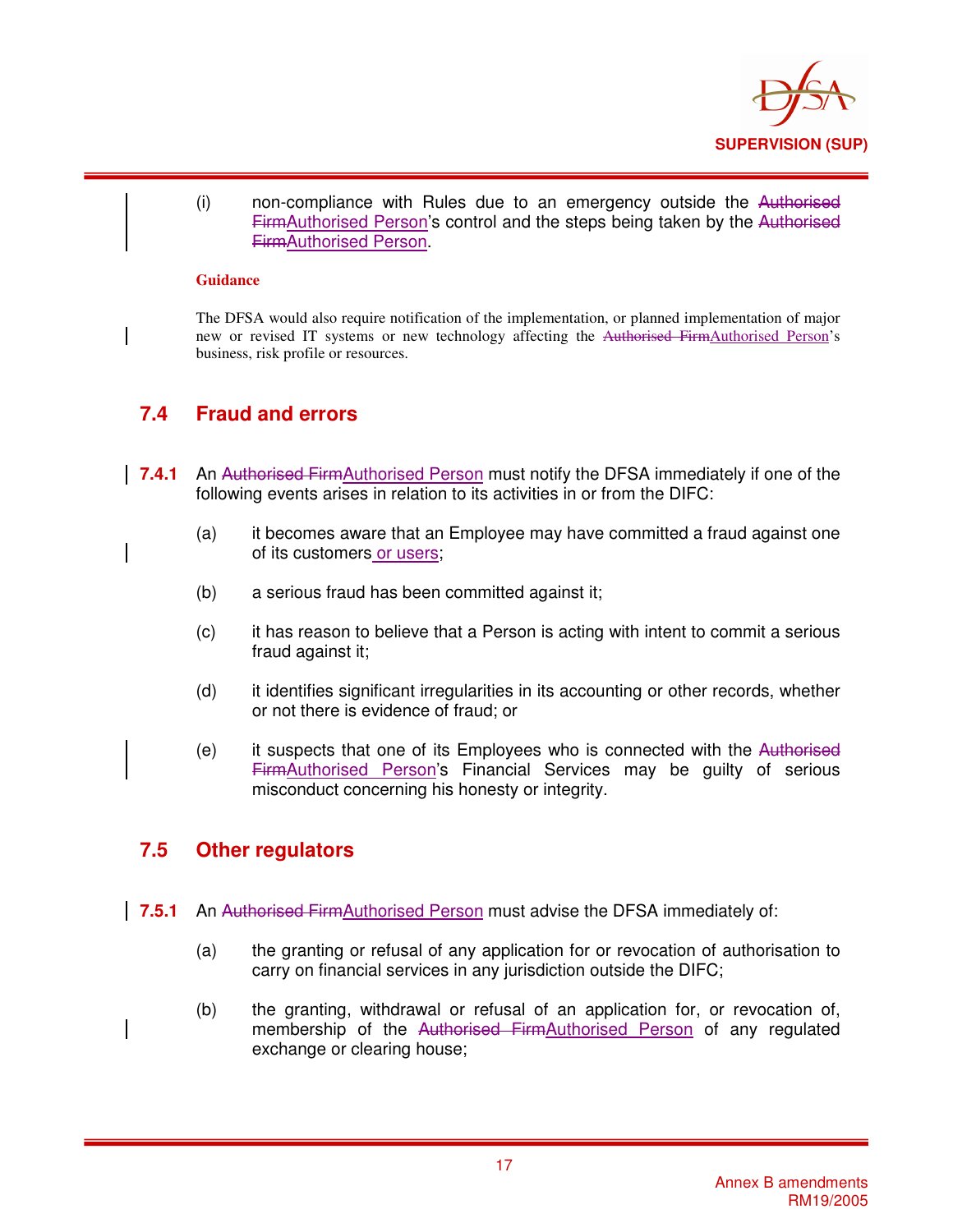

- (c) the Authorised FirmAuthorised Person becomes aware that a Financial Services Regulator has started an investigation into the affairs of the Authorised FirmAuthorised Person;
- (d) the appointment of inspectors, howsoever named, by a Financial Services Regulator to investigate the affairs of the Authorised FirmAuthorised Person; or
- (e) the imposition of disciplinary measures or disciplinary sanctions on the Authorised FirmAuthorised Person in relation to its financial services by any Financial Services Regulator or any regulated exchange or clearing house.

# **7.6 Action against an Authorised FirmAuthorised Person**

- **7.6.1** An Authorised FirmAuthorised Person must notify the DFSA immediately if:
	- (a) civil proceedings are brought against the Authorised FirmAuthorised Person and the amount of the claim is significant in relation to the Authorised FirmAuthorised Person's financial resources or its reputation; or
	- (b) the Authorised FirmAuthorised Person is prosecuted for, or convicted of, any offence involving fraud or dishonesty, or any penalties are imposed on it for tax evasion.

## **7.7 Winding up, bankruptcy and insolvency**

- **7.7.1** An Authorised FirmAuthorised Person must notify the DFSA immediately on:
	- $(a)$  the calling of a meeting to consider a resolution for winding up the Authorised FirmAuthorised Person;
	- (b) an application to dissolve the Authorised FirmAuthorised Person or to strike it from the register, maintained by the DIFC Registrar of Companies, or a comparable register in another jurisdiction;
	- (c) the presentation of a petition for the winding up of the Authorised FirmAuthorised Person;
	- (d) the making of, or any proposals for the making of, a composition or arrangement with creditors of the Authorised FirmAuthorised Person; or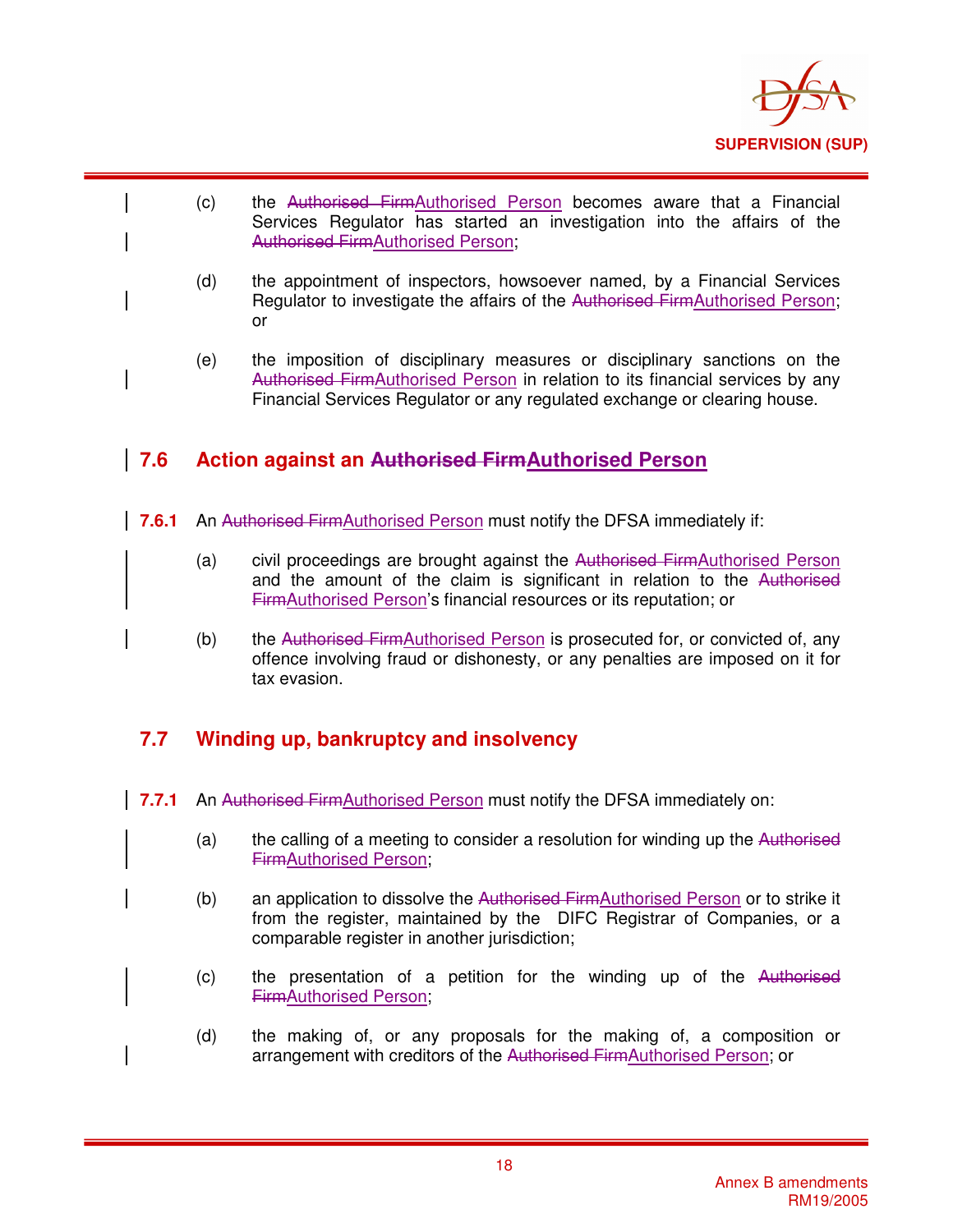

(e) the application of any person against the Authorised Person for the commencement of any insolvency proceedings, appointment of any receiver, administrator or provisional liquidator under the law of any country.

## **7.8 Change in an Authorised Firm's financial year end**

### **Guidance**

- 1. GEN Rule 8.3.5 requires a Domestic Firm to obtain DFSA consent prior to implementing a change to its financial year end.
- 2. GEN Rule 8.3.6 requires an Authorised Firm which is not a Domestic Firm to provide the DFSA with reasonable advance notice when it intends to change its financial year.

## **7.9 Accuracy of information**

### **Guidance**

Article 66 states that a person shall not:

- a. provide information that is false, misleading or deceptive to the DFSA; or
- b. conceal information where the concealment of such information is likely to mislead or deceive the DFSA.
- **7.9.1** An Authorised FirmAuthorised Person must take reasonable steps to ensure that all information that it provides to the DFSA in accordance with any legislation applicable in the DIFC is:
	- (a) factually accurate or, in the case of estimates and judgements, fairly and properly based; and
	- (b) complete, in that it should include anything of which the DFSA would reasonably expect to be notified.
- **7.9.2** (1) An Authorised FirmAuthorised Person must notify the DFSA immediately it becomes aware, or has information that reasonably suggests, that it:
	- (a) has or may have provided the DFSA with information which was or may have been false, misleading, incomplete or inaccurate; or
	- (b) has or may have changed in a material particular.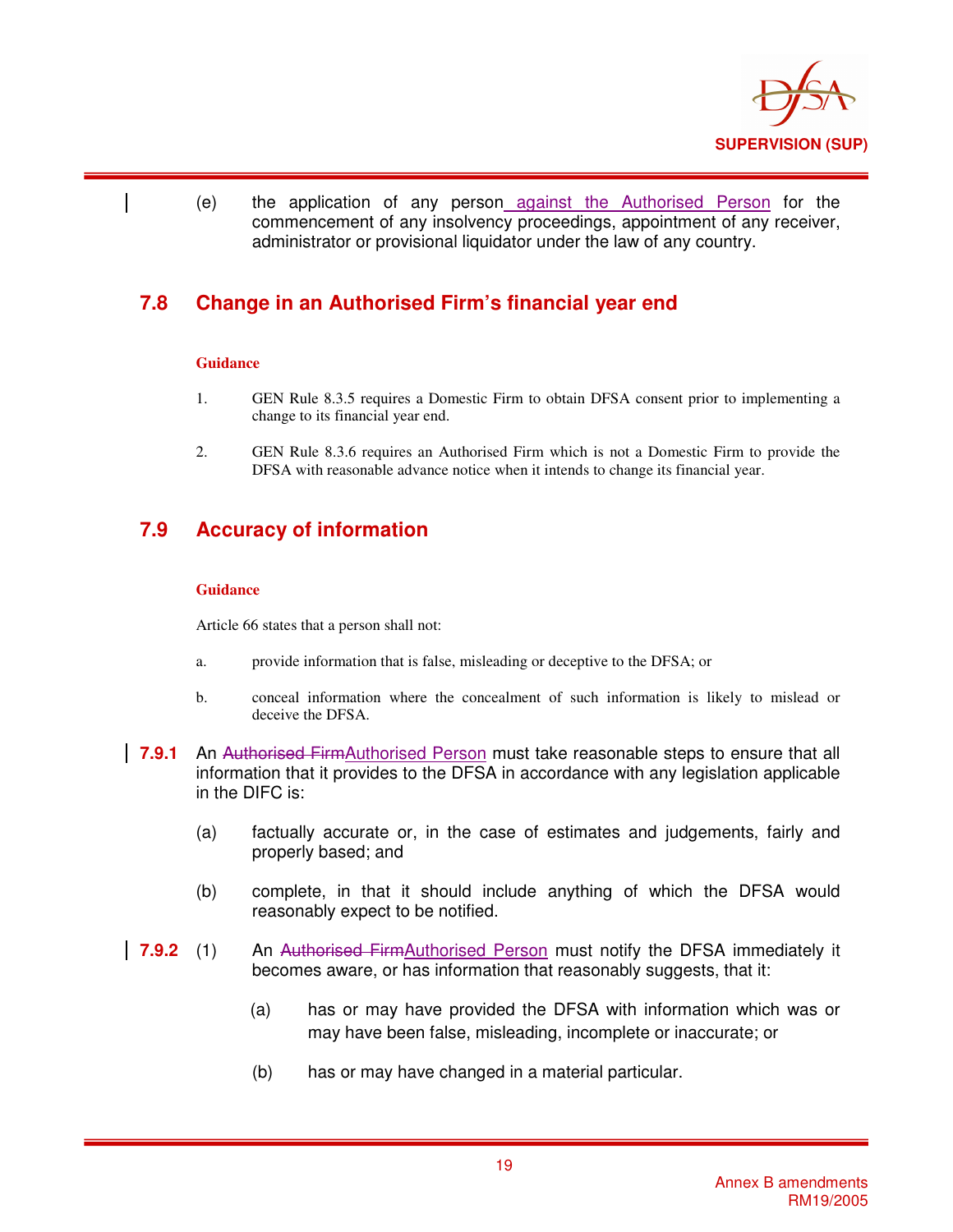

- (2) Subject to (3) the notification in (1) must include details of the information which is or may be false or misleading, incomplete or inaccurate, or has or may have changed and an explanation why such information was or may have been provided and the correct information.
- (3) If the correct information in (2) cannot be submitted with the notification it must be submitted as soon as reasonably possible.

# **7.10 Provision of notifications**

**7.10.1** (1) Unless a Rule states otherwise, an Authorised FirmAuthorised Person must ensure that each notification it provides to the DFSA is:

> (a) in writing and contains the Authorised Firm Authorised Person's name and license number; and number; and

- (b) addressed for the attention of (in the case of an Authorised Firm) the Supervision Division Department and (in the case of an Authorised Market Institution) the Markets Department and delivered to the DFSA by:
	- (i) post to the current address of the DFSA;
	- (ii) hand delivered to the current address of the DFSA;
	- (iii) electronic mail to an address provided by the DFSA; or
	- (iv) faxed to a fax number provided by the DFSA.
- (2) In  $(1)(b)$ (iii), (iii) and (iv) confirmation of receipt must be obtained.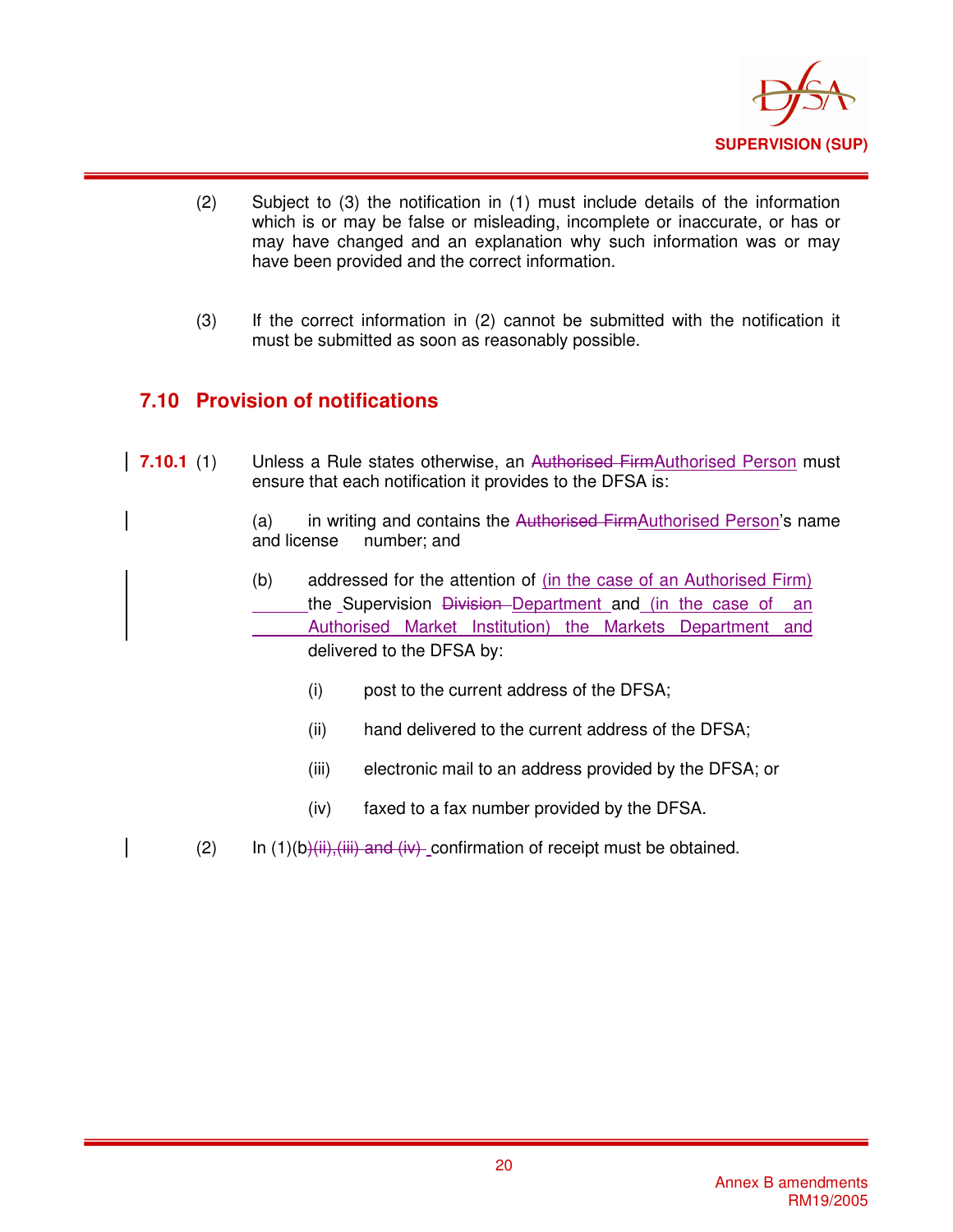

## **8 REPORTING**

## **8.1 Application**

**8.1.1** This chapter applies to every Authorised FirmAuthorised Person.

### **Guidance**

- 1. The purpose of this chapter is to outline the process and requirements that must be followed when making a report to the DFSA.
- 2. Other sections of the Rulebook outline the specific reports that must be provided and states the due date, frequency, timeframe for delivery and the contents that are required in the report.
- 3. In order to discharge its obligations and meet its objectives under the Regulatory Law 2004, the DFSA requires timely and accurate information about an Authorised FirmAuthorised Person.

## **8.2 Provision of regulatory reports**

- **8.2.1** (1) Unless a Rule states otherwise, an Authorised FirmAuthorised Person must ensure that each report it provides to the DFSA is:
	- (a) in writing and contains the Authorised Firm name and licence number; and
	- (b) addressed for the attention of (in the case of an Authorised Firm) the Supervision Division-Department and (in the case of an Authorised Market Institution) the Markets Department and delivered to the DFSA by:
		- (i) post to the current address of the DFSA;
		- (ii) hand delivered to the current address of the DFSA;
		- (iii) electronic mail to an address provided by the DFSA; or
		- (iv) faxed to a fax number provided by the DFSA.
	- (2) In  $(1)(b)$  (iii), (iii) and (iv) confirmation of receipt must be obtained.